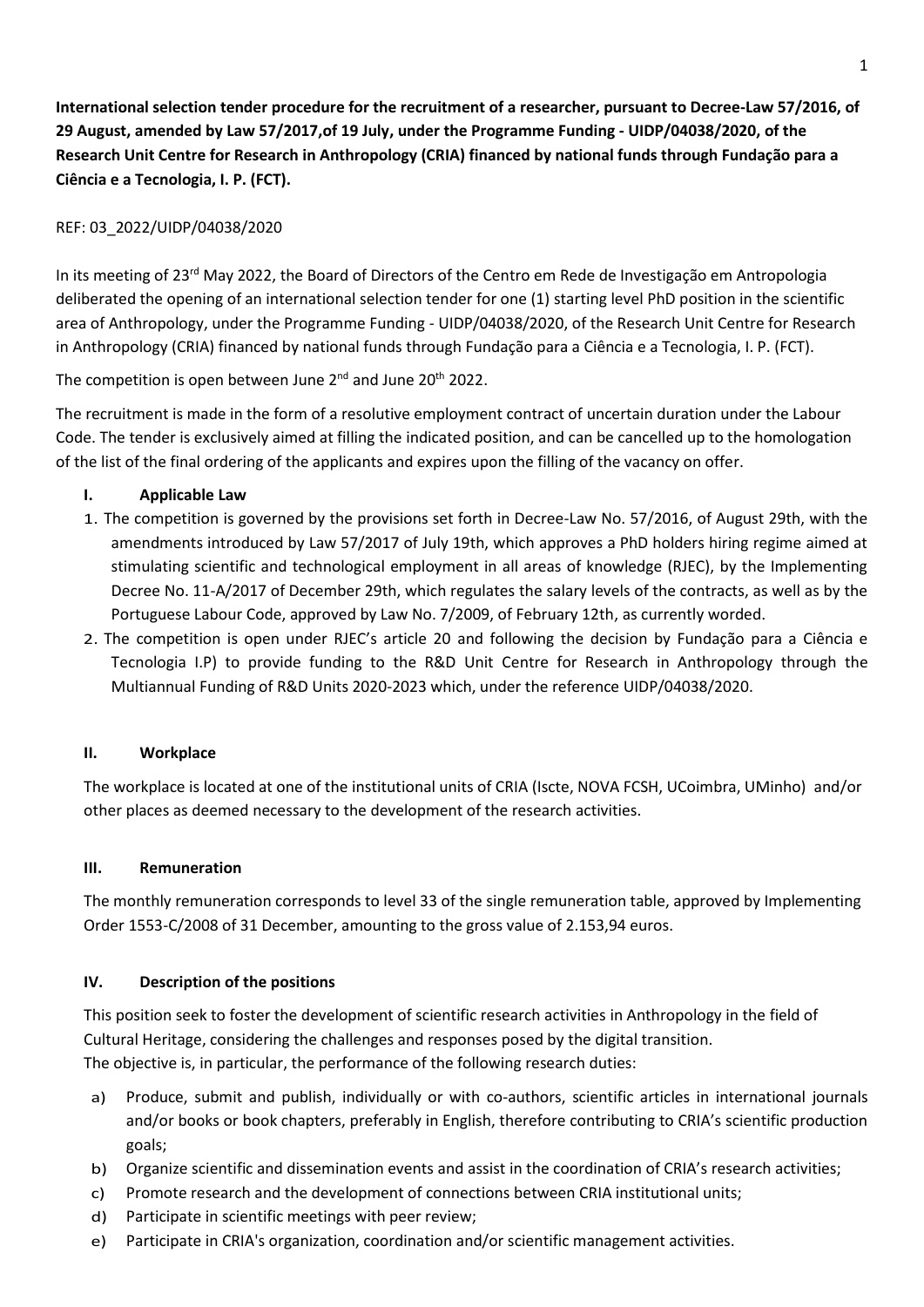The work contract is expected to come into effect on September 1st 2022, without prejudice to possible changes resulting from the competition procedure.

## **V. Admission requirements**

1. Applicants can be nationals, foreigners and stateless persons holding a doctoral degree, with a scientific and professional curriculum that reveals a profile suited to the activity to be developed., namely research experience, including participation in research projects and submission of applications to competitive calls 2. Specific admission requirements

- a) Proven experience with scientific research, namely in areas of knowledge relevant to the area of the call;
- b) Proven experience in organisation, coordination and/or scientific and/or academic management activities;
- c) Fluency in Portuguese and English.

### **VI. Formalisation of the application**

Applications may be submitted in Portuguese or English language and shall be submitted at https://cria.org.pt/en/jobs-scholarships until the deadline defined in this public notice

1.The application includes the following documents:

- a) Request addressed to the Board of CRIA, soliciting the approval of the application and indicating the competition to which he/she is applying for, candidate identification, including full name, identity card or Citizen Card number and date, or civil identification number, birthdate, address and contact address, including e-mail and telephone contact. In said request, the candidate shall manifest his/her consent regarding communication and notifications via e-mail in the context of the competition procedure, indicating their respective address.
- b) Document confirming the title of doctoral degree. In the case of academic degrees obtained in foreign higher education institutions, it is necessary to present the recognition of the degree obtained; in case of lack of recognition at the moment of application, the applicant must submit a declaration under oath that will make this recognition before the contracting process, in case the candidate is selected. The presentation of the recognition is mandatory for contracting.
- c) Detailed curriculum vitae, organised in accordance with the evaluation criteria set forth in this public notice
- d) Scientific plan, with a maximum length of 2 000 words, addressing the following items: i) Anthropological research project in the field of cultural heritage, considering the challenges and responses posed by the digital transition, for the period 2022/2023;;

ii) Adaptation of the project to CRIA's scientific strategy;

ii) Reflection on the activities relevant to the present call developed in the last five years and future perspectives of the work to be developed;

e) Up to 3 (three) scientific publications selected by the applicant as being the most relevant to the area of this call

Candidates who incorrectly formalise their application or who do not produce proof of meeting the necessary requirements are excluded from admission to the competition. The board of examiners has the power, in case of doubt, to require any candidate to submit documents confirming their statements.

False statements submitted by candidates shall be penalised in accordance with the law

### **VII. Selection criteria**

Under the terms of article 5 of Decree-Law No. 57/2016, selection takes place through evaluation of the candidates' scientific and curricular path. The selection methods used shall be curricular assessment.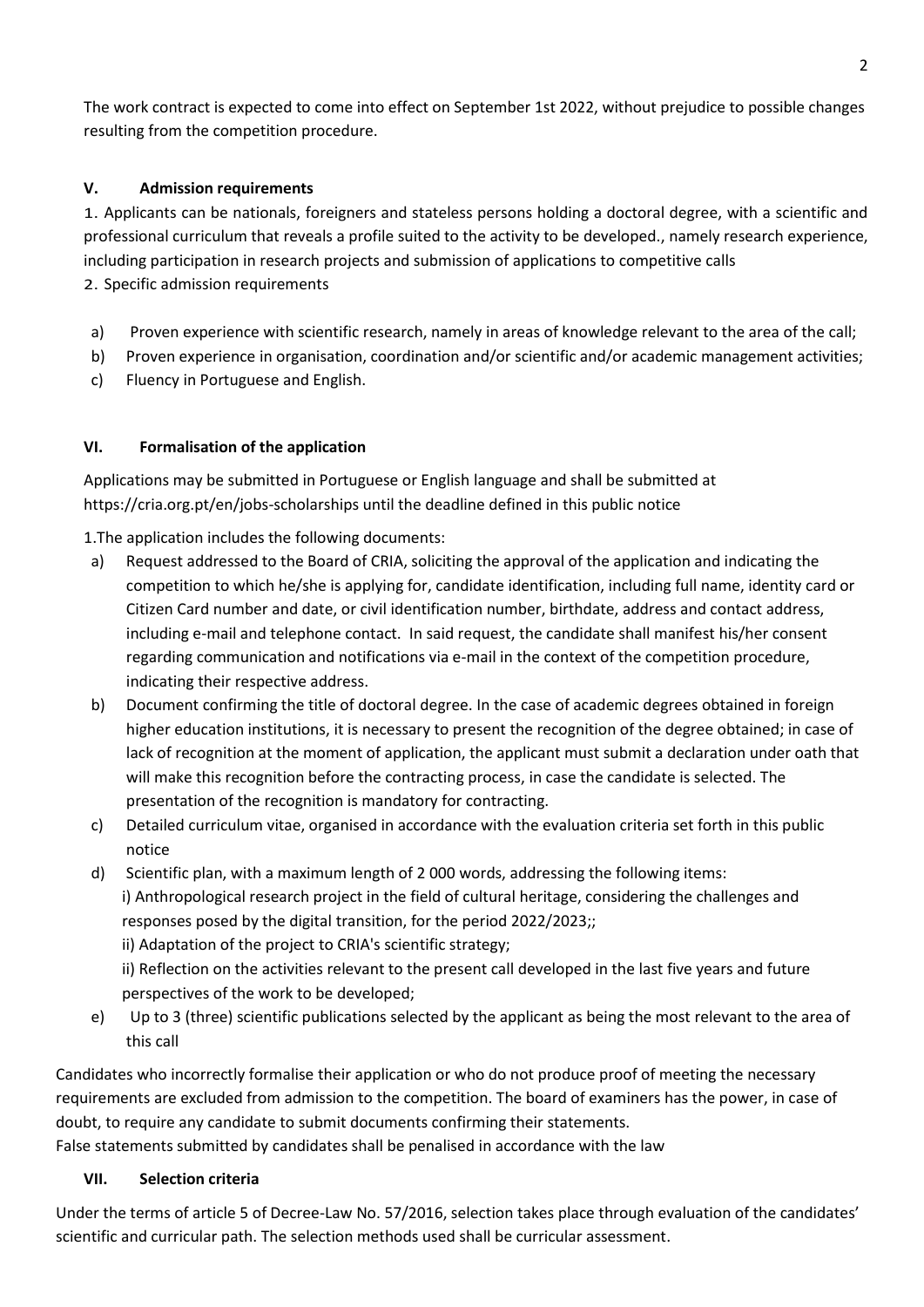Scientific and curricular career evaluation will focus on relevance, quality and up-to-datedness of the scientific outputs of the candidates along the lines of the description of the position:

- a) Scientific production of the last five years in the thematic field of the competition (40%). The evaluation will focus on scientific publications – books, indexed journal's papers, book chapters, peer-reviewed working papers and proceedings – oral presentations, organization of national and international scientific meetings.
- b) Research activities developed over the past five years in the thematic field of the competition (20%). The evaluation will focus on coordination/participation in national or international research projects, networks and partnerships, supervision and advanced training, peer-reviewing, science management activities, organization and/or participation in training activities.
- c) Extension, dissemination and management activities of the last five years in the thematic field of the competition (20%). The evaluation will focus on promotion of scientific culture and practices, knowledge transfer and science communication).
- d) Scientific project: innovation, feasibility and future contributions to the area of the call (20%).

The period of five years referred to in the preceding paragraph may be increased by the board of examiners, at the candidate's request, when such is justified on grounds of suspension of scientific activity for socially protected reasons, namely for reasons of parental leave, extended serious illness, and other legally protected situations of unavailability for work.

The board of examiners undergoes the candidates' curricular evaluation in compliance with the criteria adopted, using an integer scale from 0 to 100, the final classification being obtained by the average of the scores attributed by each member of the board of examiners.

# **VIII. Hearing of interested parties**

The interested parties are entitled to a hearing on the lists of recruited and excluded applicants as well as the list of final classification and ordering of the applicants, pursuant to articles 121 and 122 of the Code of Administrative Procedure, with notification of the interested parties by electronic mail message.

The competition process may be consulted by the candidates in CRIA facilities, located at ISCTE-unit, under the terms indicated in the notification referred to in the previous point.

# **IX. Composition of the selection panel**

According with the content of article No. 13 of Decree-Law No. 57/2016, of August 29th, the board of examiners is composed as follows:

Dr. Marta Prista, Research Fellow, Centro em Rede de Investigação em Antropologia (chair)

- Dr. Nélia Dias, Associate Professor, Iscte Instituto Universitário de Lisboa
- Dr. Cyril Isnart, Chargé de recherche, IDEMEC, CNRS-Aix Marseille Université
- Dr. Ruy Blanes, Associate Professor, Gotemburg University
- Dr. Paula Mota Santos, Assistant Professor, Universidade Fernando Pessoa

# **X. Non-discrimination and equal access policy**

CRIA actively promotes a policy of non-discrimination and equal access, so that no candidate can be privileged, benefited, impaired or deprived of any right or exempted from any duty due to his/her age, gender, sexual orientation, marital status, family status, economic situation, education, social origin or condition, genetic heritage,